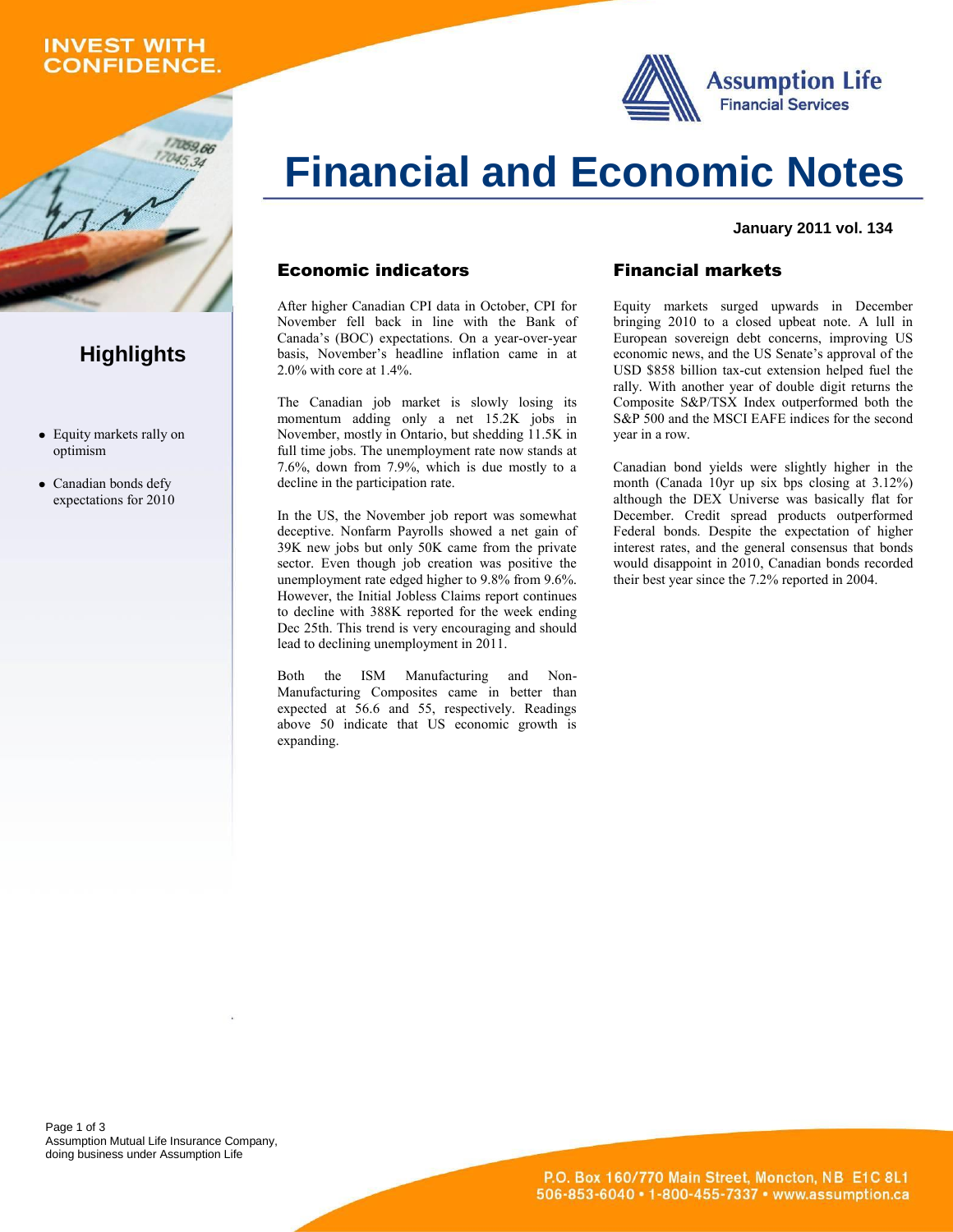### **INVEST WITH ONFIDENCE.**





# **Financial and Economic Notes**

# Assumption Life Investment Funds Applicable for Registered Pension Plan clients only

### Gross returns as of December 31, 2010

| <b>FUNDS</b>                               | 1 MTH            | YTD*             | 1 year           | 2 years       | 3 years          | 4 years          | 5 years          |
|--------------------------------------------|------------------|------------------|------------------|---------------|------------------|------------------|------------------|
|                                            | $\frac{0}{0}$    | $\frac{0}{0}$    | $\frac{0}{0}$    | $\frac{0}{0}$ | $\frac{0}{0}$    | $\frac{0}{0}$    | $\frac{0}{0}$    |
| <b>ASSUMPTION / LOUISBOURG FUNDS</b>       |                  |                  |                  |               |                  |                  |                  |
| <b>Balanced Fund - RPP</b>                 | 2.5              | 8.3              | 8.3              | 10.9          | 1.8              | 1.9              | 3.6              |
| Multi-Index                                | 2.5              | 10.3             | 10.3             | 13.4          | $\overline{2.3}$ | 2.4              | 4.4              |
| <b>Canadian Dividend Fund</b>              | 3.6              | 18.3             | 18.3             | 25.9          | 1.1              | 3.9              | $\overline{5.6}$ |
| S&P / TSX Index                            | 4.1              | 17.6             | 17.6             | 26.0          | 2.1              | 4.0              | 6.5              |
| <b>U.S. Equity Fund (\$CAN)</b>            | 3.3              | 4.8              | $\overline{4.8}$ | 8.6           | $-2.0$           | $-2.5$           | 0.6              |
| S&P 500 Index (\$ CAN)                     | $\overline{3.4}$ | 9.4              | 9.4              | 9.0           | $-2.6$           | $-4.7$           | $-0.9$           |
| <b>Money Market Fund</b>                   | $\overline{0.1}$ | 0.6              | 0.6              | 1.0           | n/a              | n/a              | n/a              |
| SCM 91 Day T-Bills                         | $\overline{0.1}$ | 0.5              | 0.5              | 0.6           | n/a              | n/a              | n/a              |
| <b>Canadian Equity Fund</b>                | $\overline{5.7}$ | 12.2             | 12.2             | 22.5          | $-2.6$           | 0.9              | 3.8              |
| S&P / TSX Index                            | 4.1              | 17.6             | 17.6             | 26.0          | 2.1              | 4.0              | 6.5              |
| <b>Fixed Income Fund</b>                   | 0.2              | 7.2              | 7.2              | 8.0           | 6.7              | $\overline{5.6}$ | 5.2              |
| SCM Universe Bond Index                    | 0.2              | 6.7              | 6.7              | 6.1           | 6.2              | 5.6              | 5.3              |
| <b>MONTRUSCO BOLTON FUNDS</b>              |                  |                  |                  |               |                  |                  |                  |
| <b>Small Cap. Canadian Equity Fund</b>     | 5.9              | 39.5             | 39.5             | 53.2          | 9.7              | 11.6             | 12.3             |
| <b>BMO NB Small Cap Weighted Index</b>     | 7.7              | 40.5             | 40.5             | 60.9          | 6.5              | 5.1              | 8.2              |
| <b>TSX Momentum</b>                        | $\overline{1.8}$ | 28.6             | 28.6             | 29.0          | 0.9              | 7.7              | 10.8             |
| S&P / TSX Index                            | $\overline{4.1}$ | 17.6             | 17.6             | 26.0          | 2.1              | $\overline{4.0}$ | 6.5              |
| <b>FIDELITY FUNDS</b>                      |                  |                  |                  |               |                  |                  |                  |
| <b>Canadian Opportunities Fund</b>         | 5.5              | 27.8             | 27.8             | 45.0          | 10.9             | 11.9             | 11.4             |
| S&P / TSX Small and Mid Cap Combined Index | 4.4              | 30.3             | 30.3             | 38.7          | $\overline{5.6}$ | $\overline{5.6}$ | 7.0              |
| <b>True North Fund</b>                     | $\overline{4.4}$ | 15.1             | 15.1             | 23.9          | $\overline{1.0}$ | 4.4              | 7.4              |
| S&P / TSX Index                            | 4.1              | 17.6             | 17.6             | 26.0          | 2.1              | 4.0              | 6.5              |
| <b>Overseas Fund</b>                       | 4.7              | 7.2              | 7.2              | 13.1          | $-7.1$           | $-6.8$           | $-0.7$           |
| <b>MSCI EAFE Index</b>                     | 4.8              | 2.4              | 2.4              | 7.7           | $-6.8$           | $-6.5$           | $-0.8$           |
| <b>Global Health Care Fund</b>             | 2.5              | 1.9              | 1.9              | 6.0           | 1.4              | $-0.2$           | 1.7              |
| Goldman Sachs HealthCare Index             | 1.6              | $-1.9$           | $-1.9$           | 0.1           | $-0.3$           | $-3.1$           | $-0.7$           |
| <b>Global Technology Fund</b>              | $\overline{3.6}$ | 10.4             | 10.4             | 25.2          | 1.2              | 1.5              | 4.0              |
| Goldman Sachs Technology Index             | $\overline{3.3}$ | $\overline{5.9}$ | 5.9              | 19.4          | $-0.3$           | $-1.1$           | 1.4              |
| <b>Europe Fund</b>                         | 6.2              | 9.0              | 9.0              | 11.0          | $-7.3$           | $-0.9$           | 6.0              |
| <b>MSCI</b> Europe Index                   | 4.9              | $-1.5$           | $-1.5$           | 6.6           | $-8.7$           | $-7.4$           | $-0.4$           |
| <b>American Disciplined Equity Fund</b>    | $\overline{4.2}$ | 11.2             | 11.2             | 11.5          | $-4.3$           | n/a              | n/a              |
| S&P 500 Index (\$CAN)                      | 3.4              | 9.4              | 9.4              | 9.0           | $-2.6$           | n/a              | n/a              |
| <b>NorthStar Fund</b>                      | $\overline{5.0}$ | 14.1             | 14.1             | 20.4          | $-0.2$           | n/a              | n/a              |
| <b>MSCI</b> World Index                    | 4.0              | $\overline{6.2}$ | 6.2              | 8.9           | $-4.7$           | n/a              | n/a              |
| <b>Monthly Income Fund</b>                 | 2.1              | 14.1             | 14.1             | 22.3          | 7.4              | n/a              | n/a              |
| Multi-Index                                | 2.5              | 10.3             | 10.3             | 13.4          | 2.3              | n/a              | n/a              |
| <b>Canadian Asset Allocation Fund</b>      | 3.5              | 12.3             | 12.3             | 19.7          | 5.7              | n/a              | n/a              |
| Multi-Index                                | 2.5              | 10.3             | 10.3             | 13.4          | $\overline{2.3}$ | n/a              | n/a              |